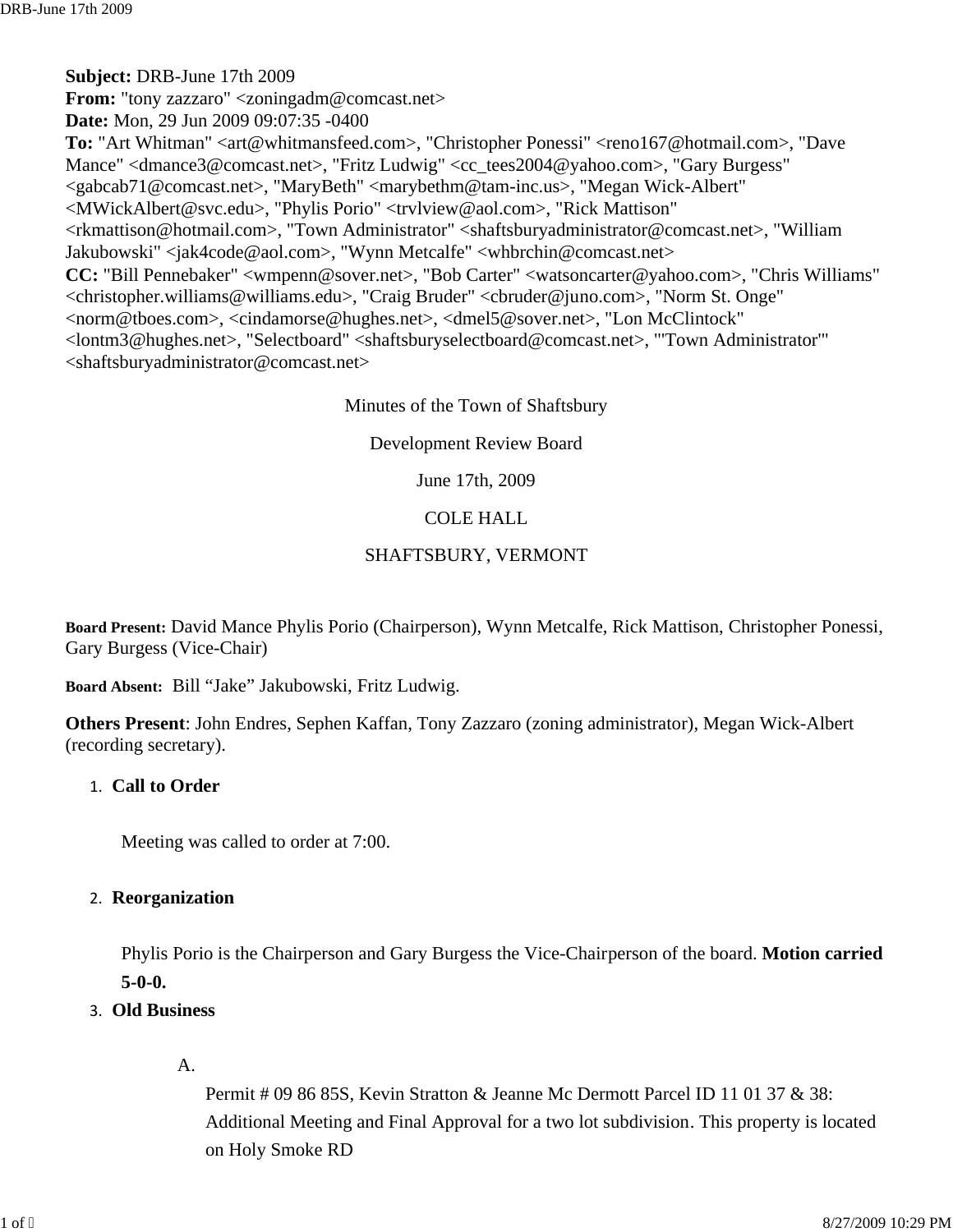David recused himself, but this party was not present in order to discuss the matter so he returned to the table.

Wynn Metcalf arrived at 7:05pm at this point in the meeting.

B.

Permit # 09 87 15S, Galusha Parcel ID 07 20 16 5.04 PRELIMINARY PLAT SUBMISSION REQUIREMENTS: for a two lot subdivision. This property is located at 3871 Route 7A

Changes will be made as discussed with John Endres. The whole property must be present on the map of the subdivision, approved waste water permit, remove 'not abandoned' from wording printed on the map, include the neighbors property across 7A because they were notified and are the next property from the subdivision, include the soil type, and a grading plan for the driveway.

**David Mance made motion to continue the discussion at a future meeting. Gary Burgess seconded. Motion carried 5-0-0.** 

## 4. **New Business**

A.

Permit # 09 87 20S, Kaffan Parcel ID 09 87 20S Sketch Plan for a two lot subdivision. This property is located on Lower East and Sawmill RD

Chris recused himself for this matter. The sketch plan for this subdivision was reviewed and the following additions and changes should be made. Site distances to be labeled on the sketch plan, flag where the proposed house for Parcel B would be.

Chairperson Porio asked if there were any public comments. There weren't any.

# **Gary Burgess motioned to classify Permit # 09 87 20S as a minor subdivision. Wynn Metcalfe seconded. Motion carried 5-0-0.**

B.

Permit # 09 87 08: 5.01 APPLICABILITY Lot line Adjustment Parcel 06 20 18 Fritz Ludwig and Parcel # 06 20 18.2 David Mance. Both located on West Mt Road

This lot line adjustment is intended to square off the land which was bought from Ludwig by Mance. There were no changes which needed to be made.

## **Wynn Metcalfe made motion to approve the lot line adjustment. Gary Burgess seconded. Motion**